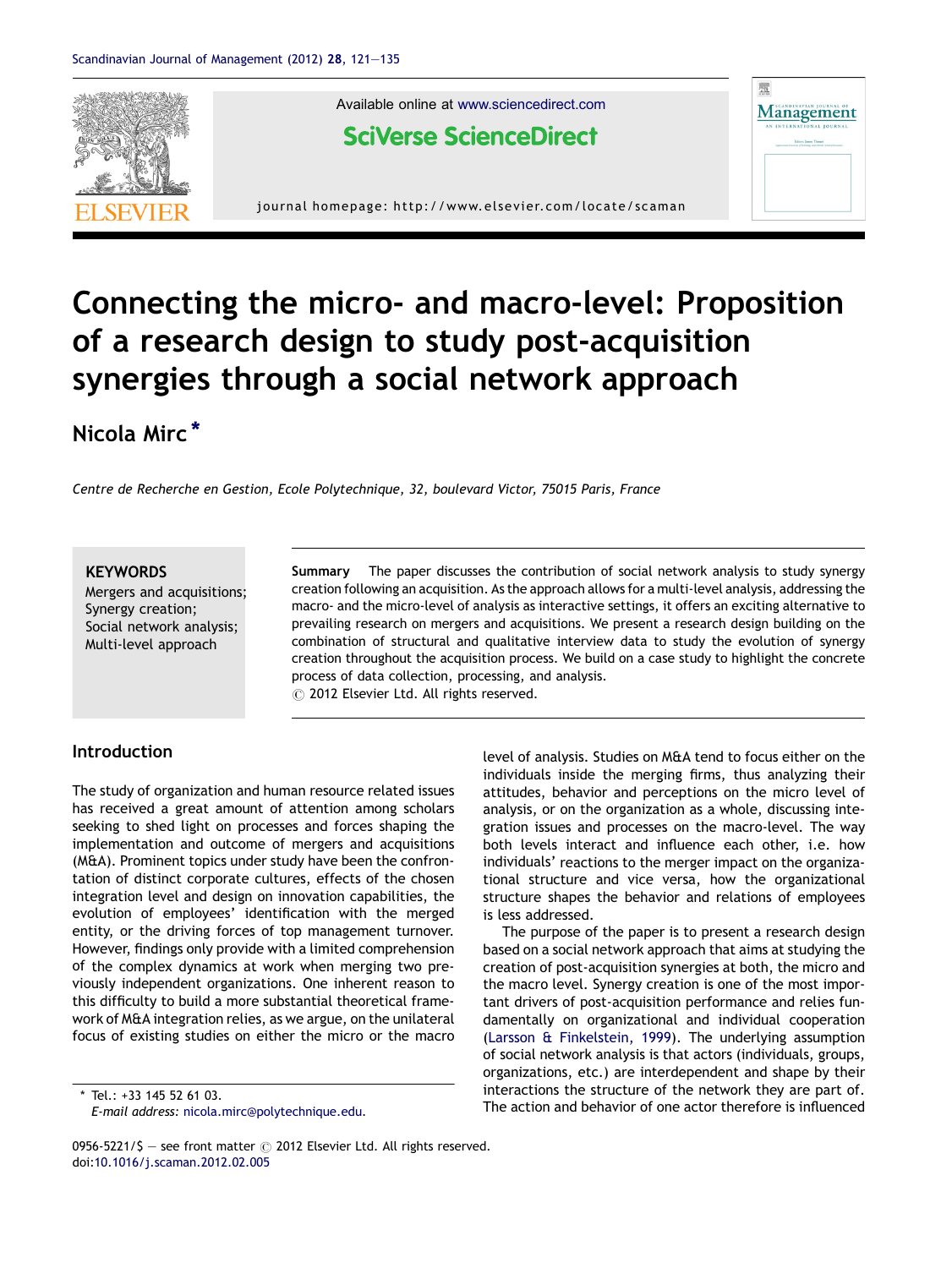by those of his alters, i.e. actors s/he is related to. The social network perspective focuses on relationships, unlike ''standard'' social science analysis where the focal point is rather on attributes of autonomous individual units. In this perspective, as we will argue, the creation of synergies relies on the emergence of relationships, such as operational cooperation, the transfer of resources, between members of both firms whose behavior is further strongly influenced by the social structures they are embedded in.

In a first section, we review M&A research as regards the adopted level of analysis. In a second section, we introduce the social network approach, its scientific roots, main concepts and principles. In a third section, we present the research design that was developed in relation to a concrete case study. We will start by presenting the case study and describe then in detail the way data was collected and processed. In a fourth section we will highlight the process of data analysis and illustrate with some concrete findings how the combination of structural and qualitative interview allowed for addressing synergy creation as a multi-level process. The last fifth section concludes and discusses contributions and limits of the proposed approach.

#### Review of M&A literature: contrasting with micro- and macro-levels

Organizational and human resource related issues that influence acquisition outcomes have received an important amount of attention in the field of M&A research. Whereas the range of topics appears to be quite rich and numerous, criticism has been widely expressed regarding the scholarly capacity to theoretically embrace the topic in a more comprehensive way (Cartwright & [Schoenberg,](#page--1-0) 2006). Studies tend to focus on isolated variables or phenomena such as psychological effects of M&A on employees or the relationship between cultural differences and post-acquisition performance which, in practice, might be strongly interrelated. One possible way to overcome these difficulties in substantial theory building might be inherent to the use of a multilevel approach.

Indeed, most M&A research focuses either on the micro or the macro-level of analysis, that is either on the individuals inside the merging firms or the organization as a whole, without articulating more explicitly the way both levels might influence each other in the course of post-acquisition integration.

On the micro level, studies have investigated the way employees react to and cope with the acquisition integration process. Scholars studied how M&A affect employees psychologically, create an environment of stress, anxieties and uncertainties regarding career developments which in turn bring about employee turnover and lower work commitment [\(Cartwright](#page--1-0) & Cooper, 1990, 1993). Other studies have highlighted individual perceptions and expectations regarding the merger and the merging partner<sup>1</sup> (Bartles, [Douwes,](#page--1-0) De Jong, & Pruyn, 2006; Dackert, [Jackson,](#page--1-0) Brenner, & Johansson, 2003; [Wickramasinghe](#page--1-0) & Chandana, 2009), notably in relation to organizational identification processes during the post-merger stage (Bartles et al., 2006; Van Dick, [Ullrich,](#page--1-0) & [Tissington,](#page--1-0) 2006). In some cases, scholars address those issues in relationship with variables regarding the macro level, such as the influence of the merged company structure on post-acquisition identification (Ullrich, [Wieseke,](#page--1-0) & Van [Dick,](#page--1-0) 2005). However, the interaction between both levels remains here only unilateral, lacking investigations about how individual behavior and identification processes might actually structure organizational settings and dynamics.

The issue of cultural differences between merger partners has been addressed on both levels of analysis, but without really discussing interactions between them. Whereas a first set of studies focused on individual perceptions of and reactions to cultural differences between the acquirer and the acquired company (Brannen & [Peterson,](#page--1-0) 2009; Kavanagh & [Ashkanasy,](#page--1-0) 2006; Schweiger & Goulet, 2005; Styhre, Börjesson, & [Wickenberg,](#page--1-0) 2006), a second group of scholars has investigated the impact of cultural distance on the organizational level on integration processes and M&A performance (Calori, Lubatkin, & Very, 1994; Chakrabarti, [Gupta-Mukher](#page--1-0)jee, & [Jayaraman,](#page--1-0) 2009; Morosini, Shane, & Singh, 1998; Reus & [Lamont,](#page--1-0) 2009; Stahl & Voigt, 2008).

However, we found several studies, where the level of analysis appears less clear cut and, at least at first sight, dualistic. For instance, in their study of the impact of national cultures on integration mechanisms, [Lubatkin,](#page--1-0) [Calori,](#page--1-0) Very, and Veiga (1998) question top managers about their perceptions of these mechanisms (such as key personnel transfer following the merger or the extent of organizational, strategic and financial autonomy granted to the acquired firm). However, whereas the study gathers data on the microlevel of analysis by focusing on individuals' perceptions, the conclusions only refer to phenomena relative to the organizational level, finding that different national administrative heritages lead to distinctive integration approaches as regards the studied variables. Similarly, Pablo [\(1994\)](#page--1-0) studies how managerial decision making at the micro-level of analysis is influenced by task, cultural and political characteristics of an acquisition — characteristics relating to organizational features and thus addressing the macro level. As the author finds, these organizational features indeed structure the individual decision-making process (macro level's impact on micro level), the latter leading to different integration design choices, thus structuring organizational settings in the post-acquisition entity (micro level's impact on macro level). However, as the micro level analysis only focuses on the way managers' judgments about integration are influenced by organizational characteristics, individual processes are fairly approached as independent unilateral settings. Factors such as the influence of managerial interactions or the impact of power imbalances that can be supposed playing an important role in executives' integration decision-making are not addressed.

As we argue in this paper, social network analysis might be a fruitful meansto link both levels of analysis. By focusing on the way individual interactions influence and are influenced by social structure, network analysis directly addresses individual and organizational behavior as interdependent settings.

 $1$  We refer to the merger or acquisition 'partner' in order to designate the second firm involved in the acquisition. It relates to the acquired firm from the perspective of members of the acquirer, and to the acquirer from the standpoint of those at the acquired firm.